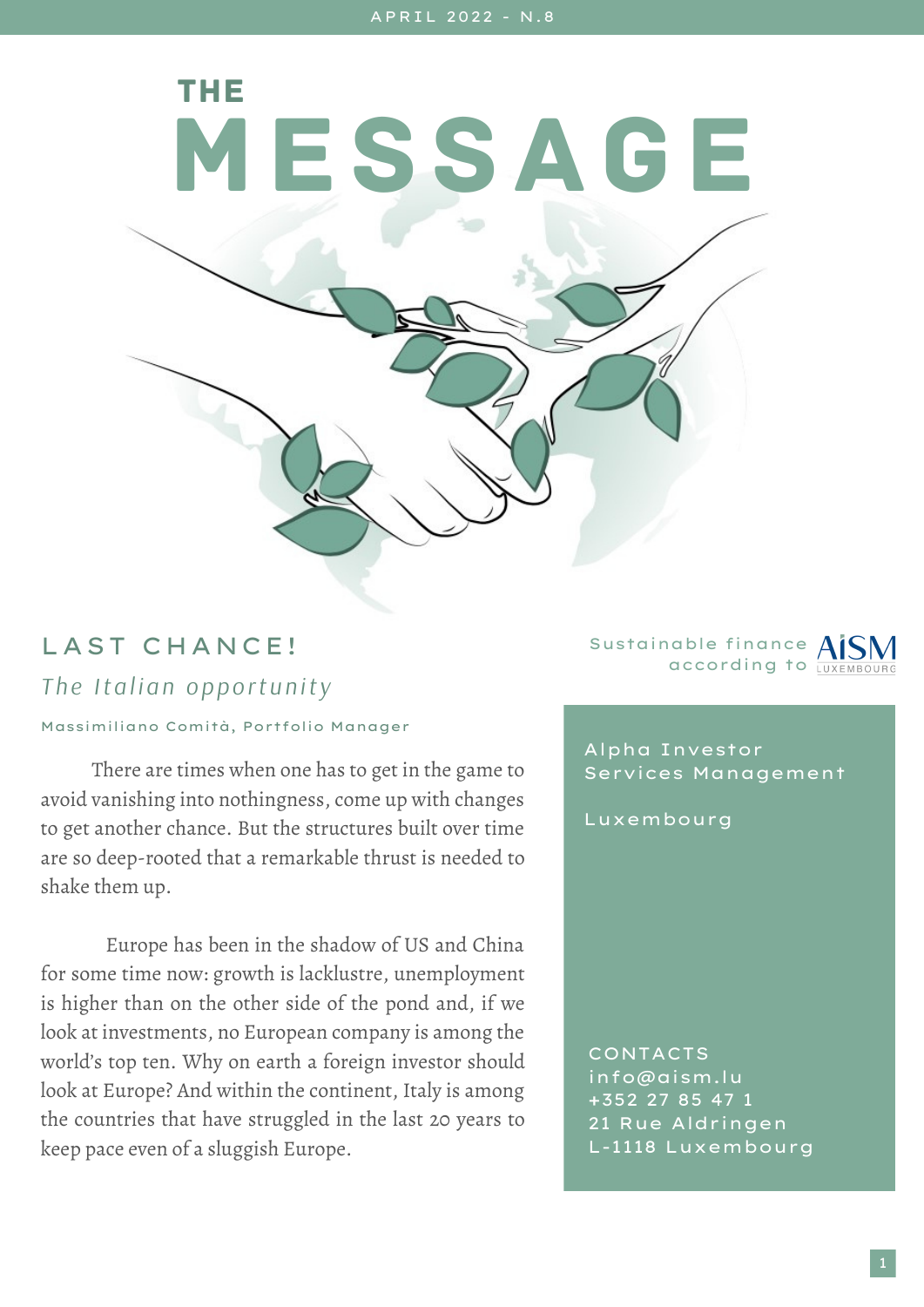With the *Next Generation EU*, Europe has come up with that diversion needed to increase growth, create new jobs and become again the main character among the world's powers. It's not a coincidence that Europe is leading the way in the green transformation, for example with the Taxonomy that Ursula von der Leyen announced as the world's first handbook to distinguish what is green from what is not.

Italy will have a leading role in this revival, as it is the biggest beneficiary of the European Recovery and Resilience Facility with EUR 191 bn of financial support from now to 2026. Just a few days ago Ursula von der Leyen tweeted that the "f**irst disbursement of #NextGenerationEU funds to Italy**" had been made, with congratulations for the reforms implemented or approved so far. In fact this is the first payment subject to the assessment of the milestones and targets fulfilled for 2021, and it's on top of the prefinancing of 25 bn of last August. It's also one of the first assessment-linked disbursements at European level, after those granted to Spain (December), France (March) and Greece (April).

It's a **substantial payment of 21 bn** that brings the total so far to 46 bn destined to the six "missions" of the plan. If investments totalling 12 bn have been made in 2021, **more than twice as much (27 bn) are targeted for 2022.**

**Almost a third of this, slightly less than**

**9 bn, are destined to the digitalisation** of the public administration, national health service and companies, to the optic fibre network (the "Piano Italia 1Gbps") and 5G infrastructure.

Almost **4 bn to improve the energy efficiency** of towns and schools and to strengthen the 110% ecobonus for building renovation, while **1.5 bn will go to renewable energy, hydrogen and sustainable mobility**. The investments for wind and photovoltaic projects are only 60 million euros, but those are technologies now self-sufficient and less in need of public investments. Agrivoltaic systems, more recent, will get 108 million euros. **The high speed railway network will get 3 bn and research and education will get 6 bn** (more [details](https://ec.europa.eu/info/business-economy-euro/recovery-coronavirus/recovery-and-resilience-facility/italys-recovery-and-resilience-plan_en) here, or in [italian](https://lab24.ilsole24ore.com/pnrr/pnrr-progetti-2022.php)).

About two thirds of the total financing will be loans and one third grants. Italy is one of the few countries (along with Greece, Romania, Poland and Portugal) that have requested loans, given the economic incentive of paying less than on their own sovereign debt. The possibility of requesting loans up to 6.8% of the Gross National Income makes Italy, that used this possibility in full, the country with the most funds at its disposal: 191 bn euros, as mentioned above, which gives a clear idea of the gargantuan scale of the reforms and investments needed to modernize the country.

Should one wonder how much such reforms will contribute to the economic growth, EU studies indicate that, depending on the